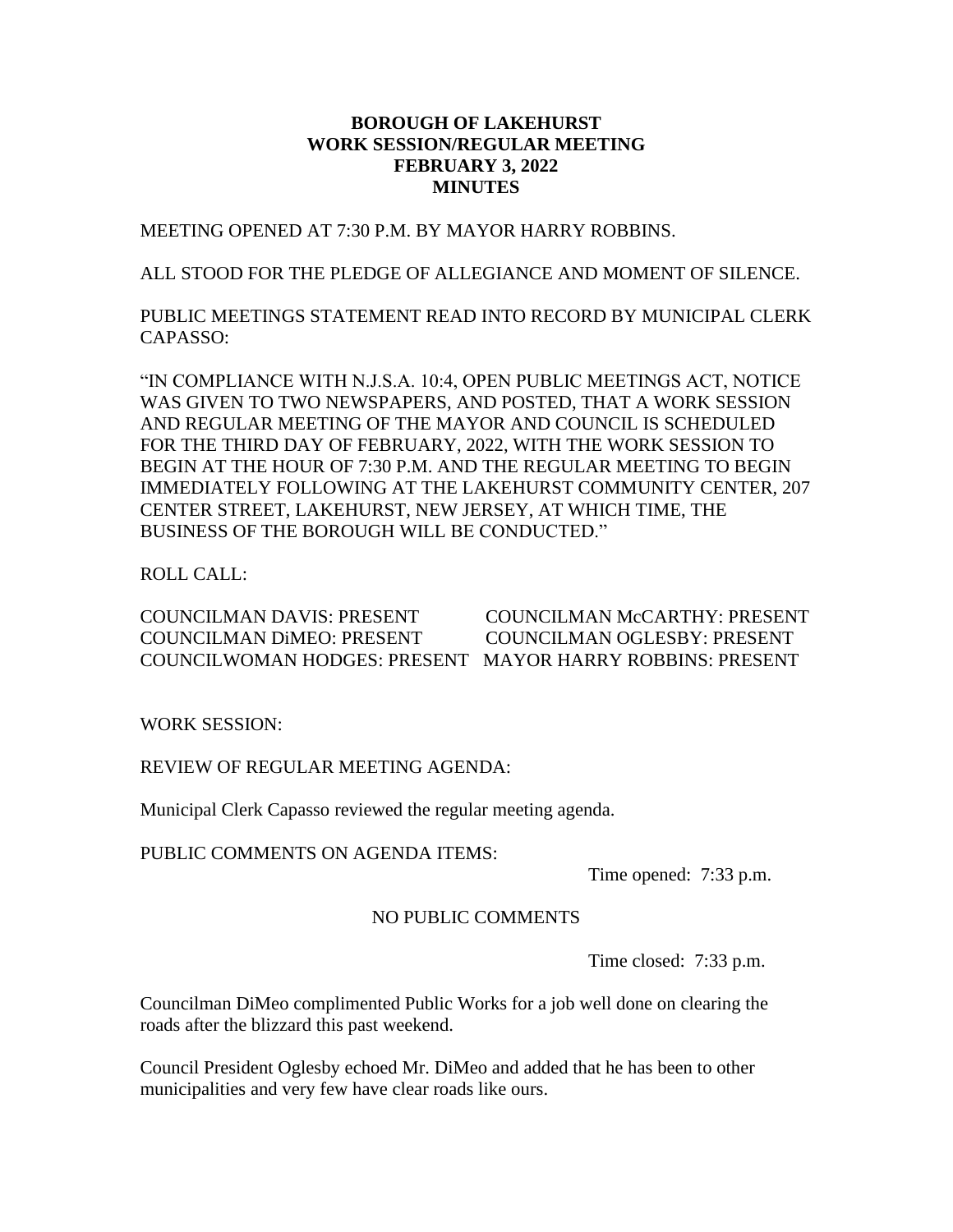Councilman McCarthy also complimented the Public Works Department on the snow removal. Mr. McCarthy went on to compliment all the Borough's Emergency Services, especially the police department, for the fine send off that they gave to Councilman Lowe adding they did an excellent job.

### ADJOURNMENT OF WORK SESSION:

Motion by: Steven Oglesby Seconded by: Brian DiMeo To adjourn work session. Roll call vote held. All votes affirmative.

## APPROVAL OF MINUTES:

Motion by: Patricia Hodges Seconded by: Brian DiMeo To approve minutes of January 20, 2022 Work Session/Regular Meeting. Roll call vote held. All votes affirmative.

## CONSENT AGENDA:

All matters to be considered to be routine in nature and will be enacted by one motion. There will be no separate discussion of these items. If any discussion is desired by Council, that particular item will be removed from the Consent Agenda and will be considered separately.

### A. RESOLUTIONS:

- 1. Resolution #22-054 re: Payment of Bills
- 2. Resolution #22-055 re: Transfer (Utility Fund)
- 3. Resolution #22-056 re: Approving professional services contract appointing Phoenix Advisors, LLC to provide financial advisory services

Motion by: Brian DiMeo Seconded by: Steven Oglesby To approve consent agenda. Roll call vote held. All votes affirmative.

# ORDINANCES NOT ON CONSENT AGENDA:

Motion by: Patricia Hodges Seconded by: Steven Oglesby To approve on second reading and open the public hearing of Ordinance #2022-01 entitled: "AN ORDINANCE OF THE BOROUGH OF LAKEHURST AMENDING CHAPTER XVII, TO ESTABLISH THE POSITION OF CLEAN COMMUNITIES COORDINATOR OF THE REVISED GENERAL ORDINANCES OF THE BOROUGH OF LAKEHURST, COUNTY OF OCEAN, STATE OF NEW JERSEY, ENTITLED SOLID WASTE MANAGEMENT (#2022-01). Roll call vote held. All votes affirmative.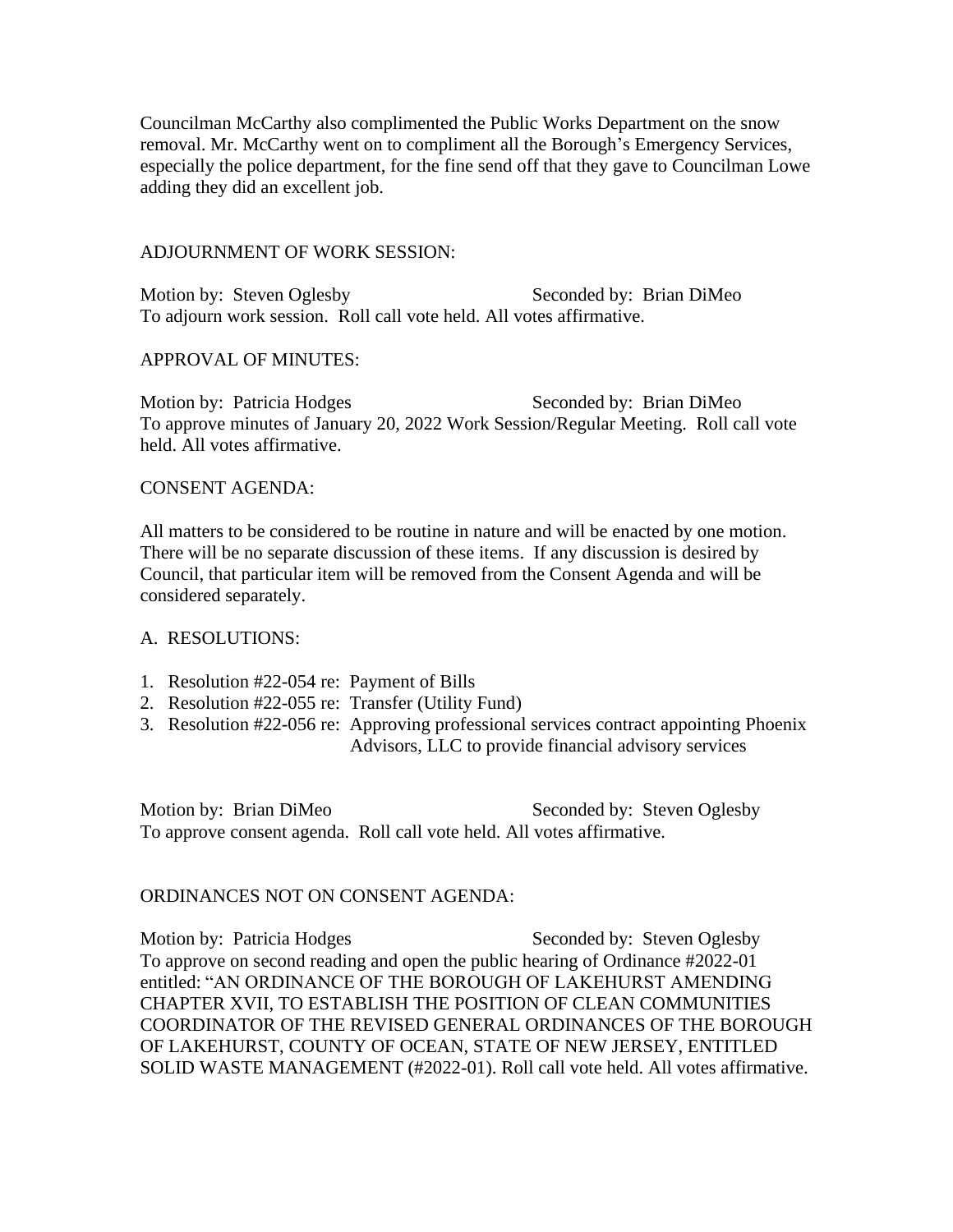Time Opened: 7:35 p.m.

## NO PUBLIC COMMENTS

Time Closed: 7:35 p.m.

Motion by: James Davis Seconded by: Brian DiMeo To adopt Ordinance #2022-01. Roll call vote held. All votes affirmative.

### COMMITTEE/COUNCIL REPORTS:

Councilwoman Hodges reported the Ordinance Committee will resume meeting next Wednesday.

Mrs. Hodges also reported the borough received an order from the county for a reassessment of all borough properties. Mrs. Hodges stated the Finance Committee is exploring different options on how to go about the reassessment and added the committee will have a report for next meeting.

Councilman DiMeo reported the Youth and Recreation Committee have canceled meetings for the months of January and February and added the meetings will pick up in March when the weather breaks. Mr. Dimeo stated the committee will start planning activities now that Covid cases are decreasing.

Councilman Davis reported the overtime for Public Works, in regard to the snow, was \$4,801.46 and added \$900 was spent on salt giving a grand total of \$5,701.46. Mr. Davis stated the snowstorm was well managed adding kudos to Dave Winton, Public Works Department Head, and the employees of Public Works.

Councilman McCarthy reported he has two minor items for executive session.

### COMMENTS FROM PUBLIC:

Time opened: 7:38 p.m.

Bruce Margenson, 5 Geneva Road, asked why Lakehurst Elementary School was closed this past Monday when all the roads were cleared.

Mayor Robbins responded that the council has nothing to do with the school adding that is an issue that needs to be brought to the Board of Education meeting.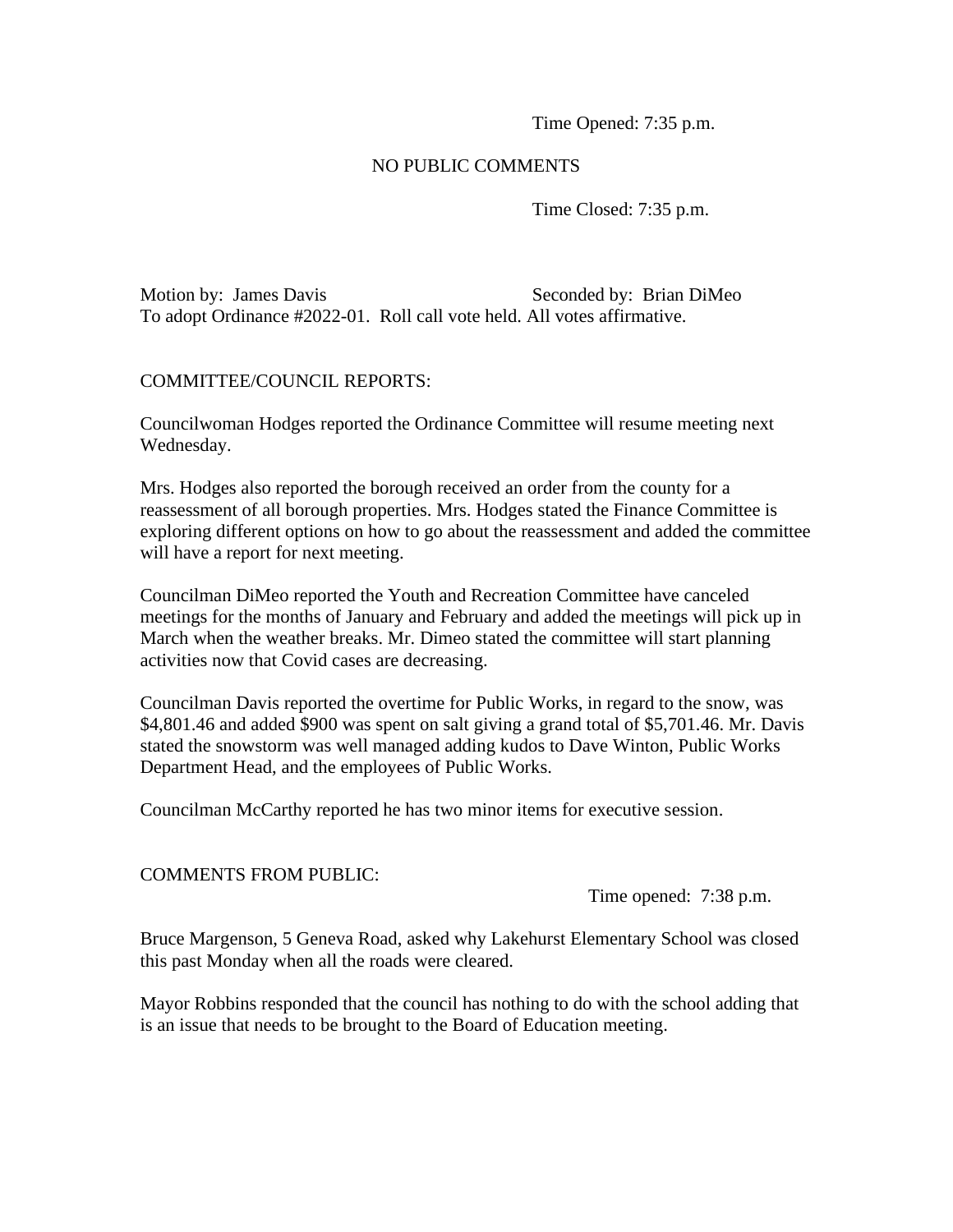Councilman McCarthy stated the schools typically close due to hazardous conditions based on the timing of the bus routes. Mr. McCarthy also stated the school with the earliest opening has to be taken into account adding high school transportation starts at 5:30 a.m. Mr. McCarthy further stated that Lakehurst High School students are bused by Manchester therefore if Manchester Schools close, Lakehurst School closes.

Time closed: 7:40 p.m.

#### MAYOR COMMENTS:

Mayor Robbins reported that the governing body will go into closed session at this time and added that there will be action taken once the governing body comes out of closed session.

CLOSED SESSION:

Municipal Clerk Capasso read resolution to go into closed session:

### **RESOLUTION**

**WHEREAS,** Section 8 of the Open Public Meetings Act, Chapter 231, P. L. 1975, permits the exclusion of the public from a meeting in certain circumstances, **and**

**WHEREAS,** this public body is of the opinion that such circumstances presently exist.

**NOW, THEREFORE, BE IT RESOLVED** by the Mayor and Council of the Borough of Lakehurst, County of Ocean, State of New Jersey, as follows:

The public shall be excluded from discussion of and action upon the hereinafter specified subject matter.

The general nature of the subject matters to be discussed is as follows:

### PERSONNEL MATTERS LITIGATIONS

It is anticipated at this time that the above stated subject matter will be made public.

This resolution shall take effect immediately.

Motion by: Steven Oglesby Seconded by: Brian DiMeo To approve resolution to go into closed session. Roll call vote held. All votes affirmative.